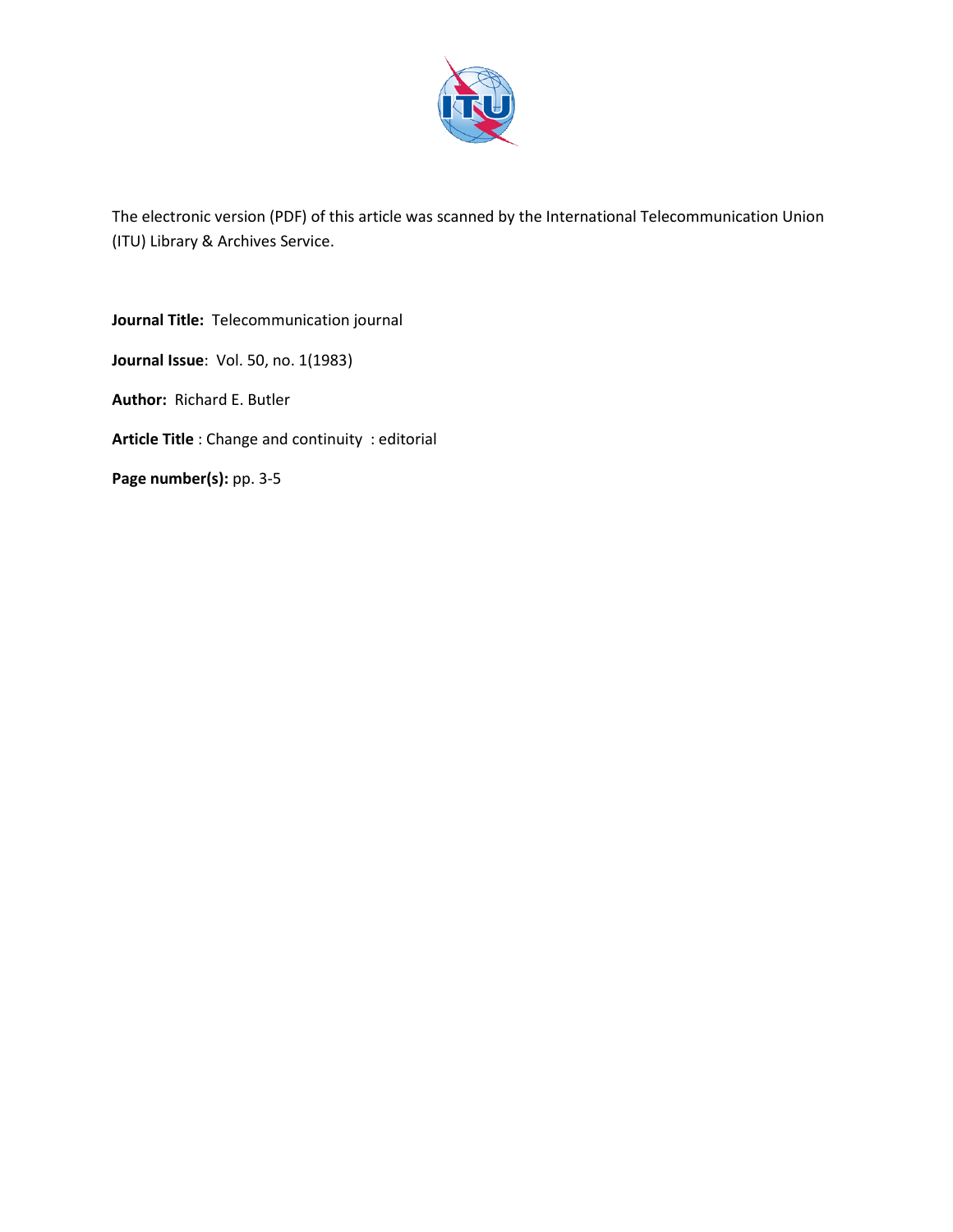## $\mathbb{E}$ d it $\mathbb{M}$ oriyal |

## **Change and continuity**

**After six weeks of intense work involving strenuous, not to say passionate, debate, guided with consummate skill by Mr. H. K. Kosgey, Kenyan Minister of Transport and Communications, the 12th Plenipotentiary Conference of the Union, the first ever held in Africa, came to an end.** 

**In my first address to Telecommunication Journal readers as Secretary-General of the Union, I should like to share with you a few thoughts about the results of that important Conference. In deciding the course of the Union for most of the 1980s—the next Plenipotentiary Conference will be held in 1989—delegates displayed a desire both for change and continuity.** 

**Continuity, because—as in the case of the two preceding Plenipotentiary Conferences (Montreux, 1965, and Malaga-Torremolinos, 1973)—the Nairobi Conference reaffirmed the major elements of the International Telecommunication Convention, as well as the need for special information and advisory services for developing countries in the interests of world-wide telecommunication development.** 

**Continuity, too, because the decisions of the World Administrative Radio Conference of 1979 certainly had a major impact on the programme of both world and regional radio conferences that was adopted to ensure the timely application of the international regulatory provisions for the effective and equitable access to the spectrum and the geostationary orbit in keeping with the aspirations and needs of all Members of the Union and their communities.** 

**Continuity in providing for the necessary programme of activities—conferences, meetings of the Consultative Committees, technical cooperation and assistance contributions and for the regular and specific duties of the organs at the headquarters of the Union, including the approved programme for extended use of the computer for information and data processing.** 

**Continuity also in acknowledging the importance of linguistic services which facilitate communication, understanding and co-operation between Members of the Union, their representatives and**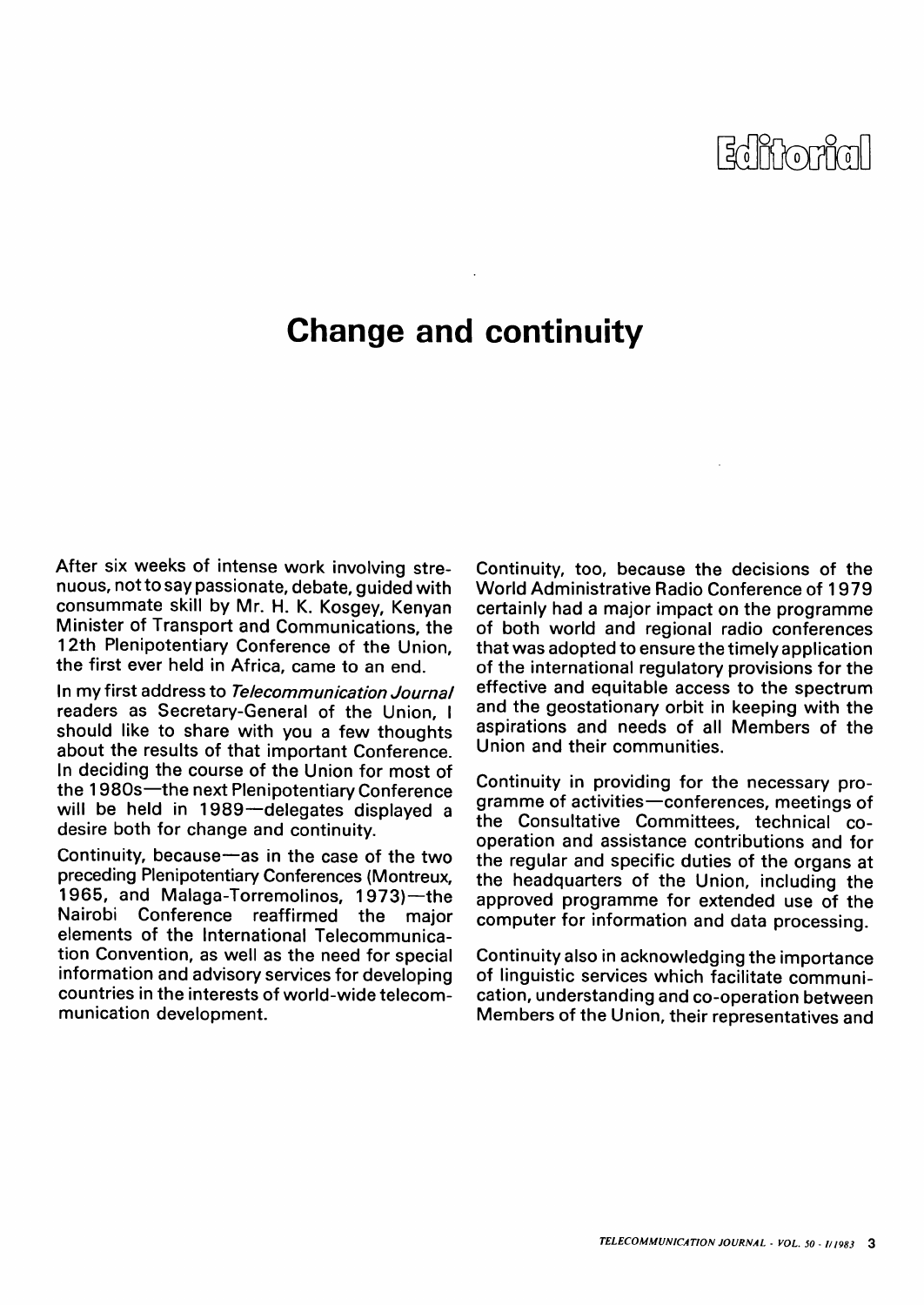**experts, and communities concerned with telecommunications and which are also necessary for carrying out the daily work of the Union.** 

**But also considerable change has been foreseen to take account of developments in the world economic, social and political situation over the past decade; in particular, change in institutional methods and means ...** 

**While the 1970s were a decade of preinvestment surveys culminating in the progressive realization of such regional projects as the Asian telecommunication network, PANAFTEL, MED-ARABTEL\*, the South-West Pacific Island communities network, and the integration of the regional networks in the Americas, the 1980s must be one in which these projects are further consolidated and expanded with emphasis on speedier development of national networks including those for the rural areas.** 

**With the evolution of regional telecommunications we have seen the establishment or strengthening of regional organizations; organizations with which close co-operation is essential. Furthermore, changes in the provisions of the United Nations Development Programme and the consequences of the communications debates have led the Union to give greater atten-**

• PANAFTEL = pan-African telecommunication network

MEDARABTEL = telecommunication network of the Middle East and the Mediterranean Basin.

**tion to telecommunication considerations in the many regional forums.** 

**Hence, the Plenipotentiary Conference took steps to strengthen the Union's regional presence as an institutional responsibility by providing for some devolution from ITU headquarters of the Union's representation and the future administration of technical co-operation activities.** 

**The Conference recognized the vital importance of telecommunications for social and economic development and for the achievement of a new world information and communication order, and thus placed special emphasis on the priority to be given to the development of telecommunication infrastructures in under-equipped regions.** 

**The Conference decided also to establish an independent "International Commission for World-Wide Telecommunications Development" to be composed of representatives of the highest decision-making authorities with specific terms of reference to examine and recommend a range of methods both tried and untried "for stimulating telecommunication development in the developing world using appropriate and proven technologies" leading to " progressive achievement of self-reliance... and the narrowing of the gap between the developing and developed countries". Hence the greater**